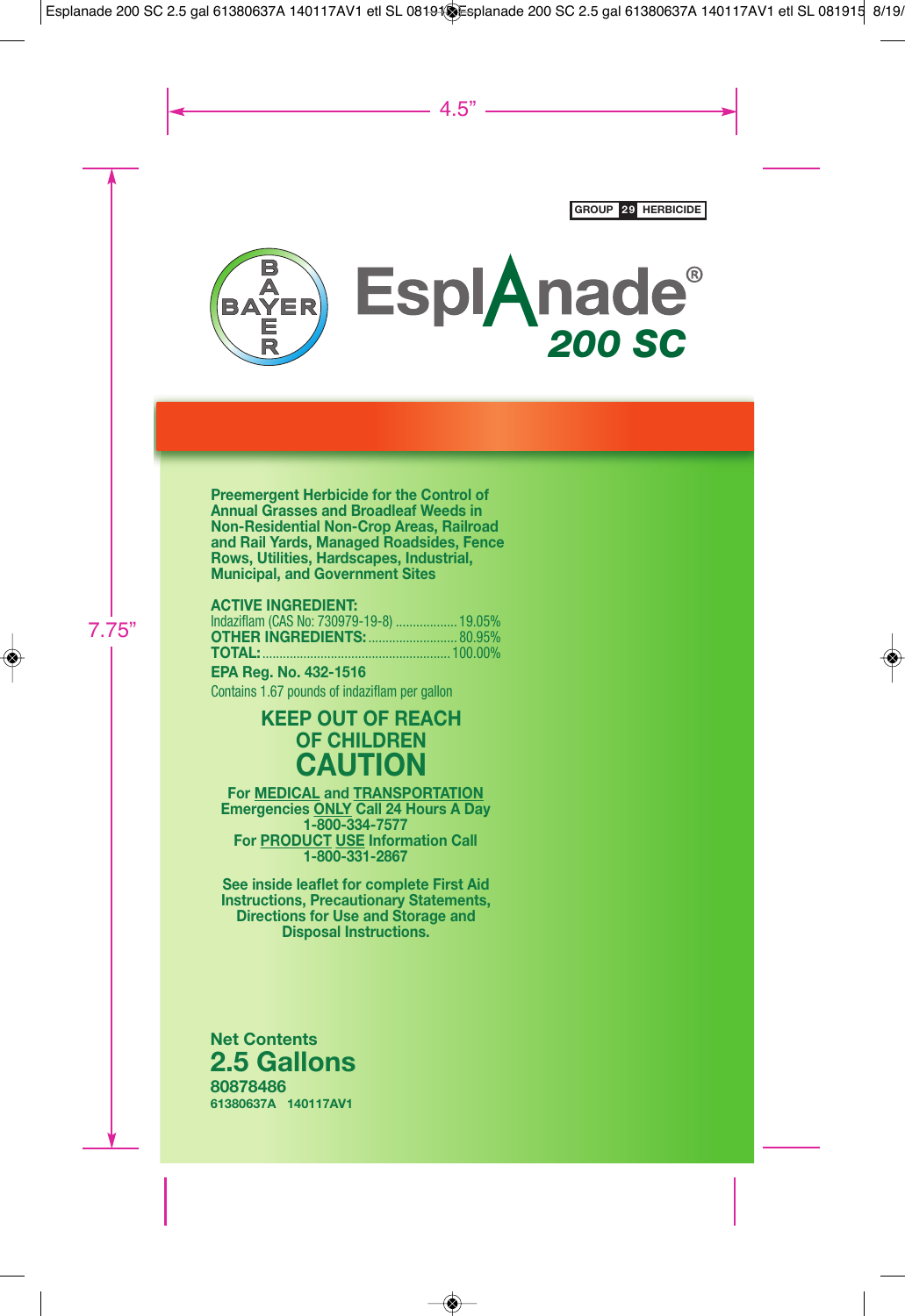| <b>FIRST AID</b>                                           |                                                                                                                                                                                                                                                                            |  |
|------------------------------------------------------------|----------------------------------------------------------------------------------------------------------------------------------------------------------------------------------------------------------------------------------------------------------------------------|--|
| If<br>swallowed:                                           | • Call a poison control center or doctor immediately for treatment advice.<br>Have person sip a glass of water if able to swallow.<br>Do not induce vomiting unless told to do so by a poison control center or doctor.<br>• Do not give anything to an unconscious person |  |
| If on skin:                                                | Take off contaminated clothing.<br>Rinse skin immediately with plenty of water for 15-20 minutes.<br>• Call a poison control center or doctor for treatment advice.                                                                                                        |  |
| If inhaled:                                                | Move person to fresh air.<br>• If person is not breathing, call 911 or an ambulance, then give artificial respiration, preferably mouth-to-<br>mouth if possible.<br>Call a poison control center or doctor for further treatment advice.                                  |  |
| For MEDICAL Emergencies Call 24 Hours A Day 1-800-334-7577 |                                                                                                                                                                                                                                                                            |  |

For MEDICAL Emergencies Call 24 Hours A Day 1-800-334-7577<br>Have the product container or label with you when calling a poison control center or doctor or going for treatment.

#### **PRECAUTIONARY STATEMENTS HAZARDS TO HUMANS AND DOMESTIC ANIMALS CAUTION**

Harmful if swallowed, absorbed through the skin or inhaled. Avoid contact with skin, eyes, or clothing. Avoid breathing spray mist. All mixers, loaders, applicators and other handlers must wear long-sleeved shirt, long pants, shoes plus socks, and waterproof gloves. Wash thoroughly with soap and water after handling and before eating, drinking, chewing gum, using tobacco, or using toilet. Remove and wash contaminated clothing before reuse.

#### **ENVIRONMENTAL HAZARDS**

This Product is toxic to fish, aquatic invertebrates, and plants. Do not apply directly to water, or to areas where surface water is present or to intertidal areas below the mean watermark. Do not contaminate water when disposing of rinsate or washwater. This product may impact water through spray drift or runoff. Follow directions for use to avoid spray drift and runoff. A level well maintained vegetative buffer strip between areas to which this product is applied and surface water features including ponds, streams, and springs will reduce the potential of this product entering water from rainfall runoff. Runoff of this product will be reduced by avoiding applications when rainfall is forecasted to occur within 48 hours.

**Ground Water Advisory:** This pesticide has properties and characteristics associated with chemicals detected in groundwater. This chemical may leach into ground water if used in areas where soils are permeable, particularly where the water table is shallow.

**Surface Water Advisory:** This pesticide may impact water quality due to runoff of rainwater. This is especially true for poorly draining soils and soils with shallow ground water. This product is classified as having a high potential for reaching surface water via runoff for several months or more after application.

#### **DIRECTIONS FOR USE**

**It is a violation of Federal Law to use this product in a manner inconsistent with its labeling.**

#### **Read the entire label before using this product .**

Do not apply this product in a way that will contact workers or other persons, either directly or through drift. Only protected handlers may be in the area during application. For any requirements specific to your State or Tribe, consult the agency responsible for pesticide regulation

#### **SHAKE CONTAINER WELL BEFORE USING.**

#### **PRODUCT INFORMATION**

Esplanade® 200 SC is a selective, preemergent, alkylazine herbicide for control of many annual grasses and broadleaf weeds in railroad, roadside, hardscapes, industrial areas, utilities, airports, government and military installations, managed areas (petroleum tank farms, pumping stations, storage areas, rail and utility rights-of-way, utility substations, lumberyards, around farm buildings, non-irrigation ditch banks, fence rows, manufacturing sites, office buildings, educational facilities, parking lots, and under asphalt or concrete as part of site preparation).

Esplanade 200 SC controls weeds by reducing the emergence of seedlings through inhibition of cellulose biosynthesis (CB Inhibitor). Necrosis or yellowing may also be observed if the herbicide is applied to herbaceous tissue such as leaves and green stems of susceptible plants. The herbicide needs to be activated prior to weed germination for most effective control. For maximum activity against germinating<br>weeds, Esplanade 200 SC requires rainfall (minimum 0.25 inches) within several week

Esplanade 200 SC has minimal post emergent activity and generally does not control weeds that have emerged. A post emergent herbicide such as Finale® Herbicide may be mixed with Esplanade 200 SC to control existing weeds. Esplanade 200 SC does not control tubers, rhizomes, and woody vegetation.

Esplanade 200 SC can be applied to terrestrial non-crop sites and unimproved turf sites that contain areas of casual water of a temporary nature as a result of surface water collecting in equipment wheel ruts or in other depressions created by management activities. Esplanade 200 SC may only be applied by ground equipment only.

#### **USE RESTRICTIONS**

- Do not apply directly to water or to soil where standing water is present except as specified on this label.
- Do not apply in or on irrigation ditches/canals including the outer banks.
- Do not contaminate water intended for irrigation and domestic use.
- Do not treat or allow spray drift or runoff to fall into irrigation ditches/canals or other channels that carry water that may be used for irrigation purposes.
- Do not exceed 7 fl oz per acre of Esplanade 200 SC in a single application for all Industrial Vegetation Management.
- Do not exceed 10 fl oz per acre of Esplanade 200 SC for all Industrial Vegetation Management applications within a calendar year or in a 12-month period from the previous application.
- Do not apply Esplanade 200 SC to newly seeded turf.
- Do not apply Esplanade 200 SC through an irrigation or chemigation system.
- Do not apply by air.
- Do not apply or otherwise permit this product or sprays containing this product to come into contact with any non-target crop or desirable plants.
- Do not make applications when circumstances favor movement from treatment sites.
- Do not apply to frozen or snow covered ground.
- Do not graze or feed forage, hay, or straw from treated areas to livestock.
- Do not use on residential lawns, golf courses, sod farms, or production and landscape ornamentals.
- Esplanade 200 SC is not for sale, distribution, or use in Nassau County or Suffolk County in New York State.

#### **USE PRECAUTIONS**

• Applications made to areas where runoff water flows onto agricultural land may injure crops.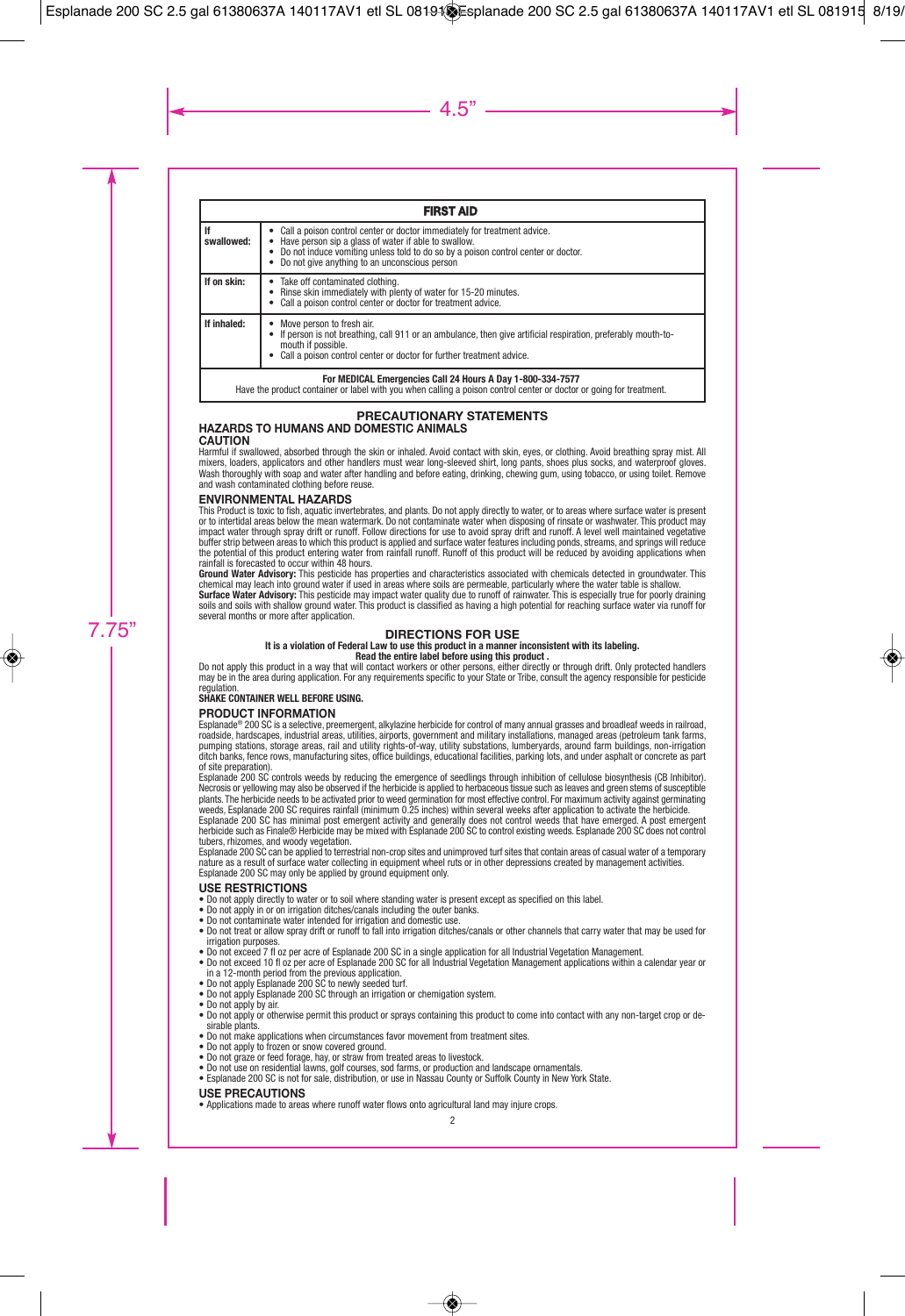- Applications made during periods of intense rainfall, to soils saturated with water, or soils through which rainfall will not readily penetrate may result in runoff and movement of Esplanade 200 SC.
- Treated soil should be left undisturbed to reduce the potential for Esplanade 200 SC movement by soil erosion, by wind, or water.
- Applications should be made only when there is little or no risk of spray drift or movement of applied product into sensitive areas. Sensitive areas are defined as bodies of water (ponds, lakes, rivers, and streams), habitats of endangered species and non-labeled agricultural crop areas. Refer to the Spray Drift Management section of this label for more details.

#### **APPLICATION INFORMATION**

Apply Esplanade 200 SC with a properly calibrated sprayer according to the manufacturer's directions and check periodically to be certain that the equipment is working properly prior to each use. Uniform application is essential for satisfactory weed control. Avoid overlap. Shut off spray booms while starting, turning, slowing, or stopping to avoid off-target application.

When spraying close or next to ponds, lakes, rivers, and streams be cognizant of keeping the spray solution from reaching the water. For all applications, follow these guidelines: use spray volumes of 10-100 gallons per acre, spray boom height and spray pressures as low as practical, use coarse droplet producing nozzle tips, use drift control additives and shielded sprayers where practical, and spray when wind speed is low. See the Spray Drift Management section for more details. The use of a hand-held or backpack sprayer is allowed, especially when treating smaller areas. The water volume and use rates are the same on a given area as if treating with a much larger boom sprayer. When using a hand-held or backpack sprayer, do not exceed the use rate restrictions stated on this label.

#### **MIXING INSTRUCTIONS**

Ensure that the application equipment has been thoroughly cleaned from previous use before using to apply Esplanade 200 SC. Fill the spray tank with 1/2 of the required volume of water prior to the addition of Esplanade 200 SC. Add the proper amount of Esplanade 200 SC, and then add the rest of the water. Maintain sufficient agitation to ensure an adequate spray mixture during application. If Esplanade 200 SC is to be applied in a tank mixture with other pesticides, add the appropriate amounts of the tank mix partners in the following order: (a) products in water-soluble packaging (WSP), (b) WP, (c) WG or other dry flowables, (d) fertilizers, (e) Esplanade 200 SC, (f) other aqueous suspension products (SC), (g) liquid flowables, (h) emulsifiable concentrates and other organic-solvent based formulations. Continue to fill the tank with water to the desired volume while agitating. **Maintain sufficient agitation during application to ensure a uniform spray mixture.**

**Resuspending Esplanade 200 SC in Spray Solution:** Like other suspension concentrates (SC), Esplanade 200 SC will settle if left standing without agitation. Re-agitate the spray solution before application.

#### **COMPATIBILITY TESTING WITH OTHER PESTICIDES**

A compatibility test must be conducted with any potential tank mix partner with Esplanade 200 SC. Using a clear container, conduct the test as described below:

Fill the container three-quarters full with water.

- 1. Add the appropriate amount of tank mix partner in the following order: (a) WP (b) dry flowable (c) Esplanade 200 SC (d) aqueous suspensions, (e) flowables, (f) liquids and (g) solutions and emulsifiable or liquid concentrates. Shake or gently stir after each addition to mix thoroughly.
- 2. After adding all ingredients, let the mixture stand for 15 minutes and look for separation, large flakes, precipitates, gels, and heavy oily film or other signs of incompatibility.
- 3. If the compatibility test shows signs of incompatibility, do not tank mix the product tested with Esplanade 200 SC.

#### **Spray Drift Management**

Spray equipment and weather affect spray drift. Consider all factors when making application decisions. Where states have more stringent regulations, they must be observed. Avoiding spray drift is the responsibility of the applicator. To reduce the potential for drift, the ground application equipment must be set to apply coarse or greater droplets (i.e., ASABE Standard 572.1) with corresponding spray pressure. Use high flow rate nozzles to apply the highest practical spray volume.With most nozzle types, narrower spray angles produce larger droplets. Follow the nozzle manufacturer's directions on pressure, orientation, spray volume, etc., in order to minimize drift and optimize coverage and control.

#### **Sensitive Areas**

Sensitive areas are defined as bodies of water (ponds, lakes, rivers, and streams), wetlands, habitats of endangered species and nonlabeled agricultural crop areas. Applicators must take all precautions necessary to keep spray drift from reaching sensitive areas. Only apply this product when the potential for drift to adjacent sensitive areas is minimal (e.g. when wind is blowing away from the sensitive areas). The applicator is responsible for considering all these factors when making decisions.

#### **Wind**

Avoid making applications when spray particles may be carried by air currents to areas where sensitive crops and plants are growing. Many factors influence spray drift potential including droplet size, equipment type, and local terrain. Drift potential increases if wind is in excess of 10 mph, gusty, or below 2 mph (due to inversion potential). Always make applications when there is some air movement to determine the direction and distance of possible spray drift. The applicator should be familiar with local conditions and how it may influence spray drift.

#### **Temperature Inversion**

A surface temperature inversion (i.e., increasing temperature with increasing altitude) greatly increases the potential for drift. Avoid application when conditions are favorable to inversion. Presence of ground fog is a good indicator of a surface temperature inversion.

#### **Controlling Droplet Size**

The most effective way to reduce drift potential is to apply large droplets. The best drift management strategy is to apply the largest droplets that still provide sufficient coverage and control. Uniform spray coverage is important to maximize weed control. Applying larger droplets will reduce drift potential, but will not prevent drift if applications are made improperly or under unfavorable environmental conditions such as wind speed, temperature and humidity, and temperature inversion situations.

Spray volume, pressure, and nozzle selection are all important for reducing drift. Select a high flow rate nozzle to apply the highest practical spray volume. High flow rate nozzles produce larger droplets. Use lower spray pressures within the recommended range for the nozzle. If a higher flow rate is needed, increase the nozzle size instead of increasing pressure. Lower spray pressures produce larger droplets. Also, consider using low-drift nozzles.

Set the boom and make applications at the lowest height that safely permits uniform coverage of the soil and minimizes droplet evaporation. Avoid application if wind conditions are gusty. Local terrain may influence wind patterns. The applicator should be familiar with local conditions and understand how they may impact spray drift.

#### **Drift Control Additive**

Drift control additive may also be used with most spray equipment to reduce the potential for drift. When using a drift control additive, read and follow all directions on the additive label.

#### **Shielded Sprayers**

Shielding the boom or individual nozzles may also reduce the potential for drift. However, it is the responsibility of the applicator to verify that the shield does not interfere with uniform spray coverage.

#### **Vegetation Management Information**

#### **Timings, Use Rates, and Maximum Seasonal Rate for Esplanade 200 SC**

Apply Esplanade 200 SC prior to weed seed germination. Esplanade 200 SC does not generally control weeds that have emerged. For maximum weed control, the herbicide needs to reach the soil surface and be activated by rainfall or adequate soil moisture. Apply Esplanade 200 SC in the spring for control of spring and summer germinating weeds and apply in the fall for control of winter weeds. The desired rate of Esplanade 200 SC depends on the residual weed activity required and restrictions on the maximum amount of Esplanade 200 SC per season. Esplanade 200 SC may be applied at 3.5-7 fl oz per acre. Do not exceed 7 fl oz of Esplanade 200 SC for a single application. Applications of Esplanade 200 SC must not exceed the maximum label rate (10 fl oz per acre) in a 12-month period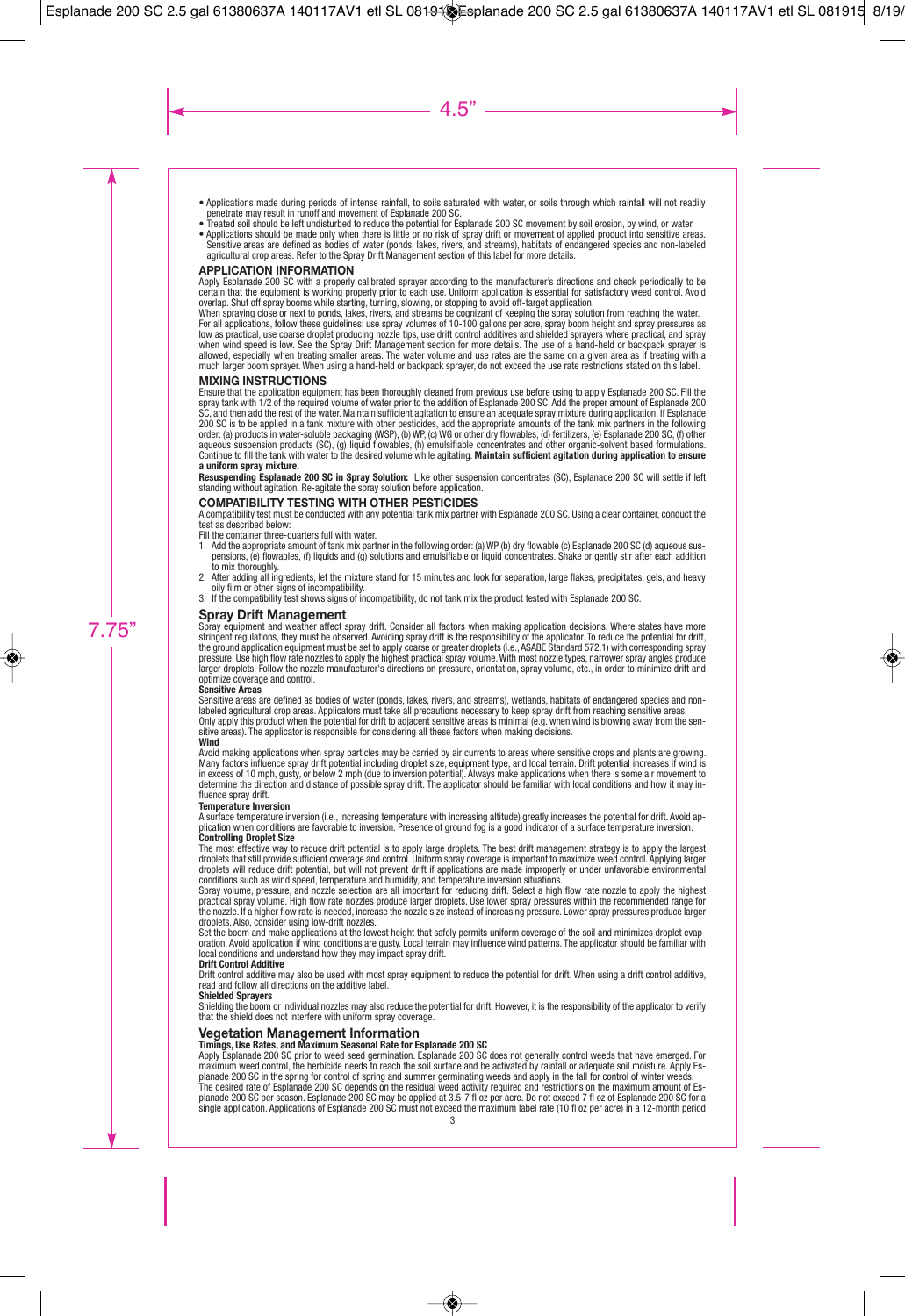#### after the previous application.

Factors including soil type, rainfall, and the amount of vegetation at the time of treatment may affect weed control. Lower rates of Esplanade 200 SC may be effective for sandy soils, whereas organic soils may require higher rates. If the herbicide is not activated by rainfall prior to weed germination, control may be reduced.

For late fall applications, apply Esplanade 200 SC prior to when the ground freezes.

#### **Tank Mix Combinations**

Tank-mix combinations of Esplanade 200 SC plus a non-selective herbicide such as Finale® Herbicide or glyphosate will control existing undesirable vegetation in dormant warm season grasses. Applied as a broadcast spray, Esplanade 200 SC plus a non-selective herbicide such as Finale® Herbicide or glyphosate will provide pre and postemergent control of susceptible species listed on the respective labels of the herbicides in the tank mixture.

Esplanade 200 SC may be tank mixed with following herbicide active ingredients but not limited to: [2,4-D, aminopyralid, bromacil, dicamba, flumioxazin, fosamine, glufosinate ammonium (Finale® Herbicide), glyphosate, hexazinone, metsulfuron, picloram, simazine, sulfometuron, and triclopyr].

Follow all use restrictions on this label and for all tank mix partners and use the most restrictive use pattern for the labels of all products in a tank mixture.

Apply mixtures so that the spray solution covers the soil surface in a uniform manner. If uniform coverage is not achieved, preemergent activity will be inconsistent.

#### **Resistance Management Guidelines**

Continual use of herbicides with a single mode of action encourages the development of resistant weeds. Esplanade 200 SC is a Group 29 Herbicide that contains the active ingredient indaziflam. Esplanade 200 SC may be used in programs with other preemergence herbicides with different modes of action. No known resistance to Esplanade 200 SC exists, and there are no known instances of cross-resistance between this product and other classes of herbicides, or modes of action. Performance of this product is not affected by the presence of biotypes resistant to glyphosate, triazines, ALS-inhibiting, growth regulant, or other herbicide modes of action. When resist-<br>ance of a specific weed is confirmed, rotation of Esplanade 200 SC in one season fo mode of action in the subsequent season, for example, will reduce existing populations and minimize further development of resistant weeds. Contact a Bayer Environmental Sciences representative for the latest information on resistance management guidelines for this product.

#### **Weeds Controlled or Suppressed by Esplanade 200SC**

#### **Broadleaf Weeds Controlled**

| American black nightshade<br><b>Bittercress</b><br>California burclover<br>Canada thistle, common (seedlings) Circium arvense<br>Carpetweed<br>Chickweed, common<br>Chickweed, Mouse-ear<br>Clover, White<br>Corn speedwell<br>Cudweed, Linear-leaf/purple<br>Curly dock (seedlings)<br>Cutleaf evening primrose<br>Dandelion, cat's ear<br>Dandelion, common (seedlings)<br>Doveweed<br>Eclipta<br>Evening primrose, common<br>Evening primrose, cutleaf<br>Filaree, redstem<br>Fleabane, blackleaved<br>Florida pusley<br>Gromwell, Yellow<br>Groundsel, common<br>Hairy fleabane<br>Hairy nightshade<br>Henbit | Solanum americanum<br>Cardamine sp.<br>Medicago polymorpha<br>Mollugo verticillata<br>Stellaria media<br>Cerastium vulgatum<br>Trifolium repens<br>Veronica arvensis<br>Gnaphalium purpureum<br><b>Rumex crispus</b><br>Oenothera laciniata<br>Hypochoeris radicata<br>Taraxacum officinale<br>Murdannia nudiflora<br>Eclipta alba<br>Oenothera biennis<br>Oenothera laciniata<br>Erodium cicutarium<br>Conza bonariensis<br>Richardia scabra<br>Amsinckia calycina<br>Senecio vulgaris<br>Erigeron bonariensis<br>Solanum sarrachoides<br>Lamium amplexicaule | Kochia<br>Lambsquarters, common<br>Lawn burweed<br>Little mallow<br>Long-stalk phyllanthus<br>Panicle willowweed<br>Plantain, Buckhorn<br>Plantain, Paleseed<br>Prostrate knotweed<br>Prostrate pigweed<br>Prostrate spurge<br>Purslane, common<br>Ragweed, common<br><b>Red tasselflower</b><br>Redmaids<br>Redroot piaweed<br>Redstem fleabane/Storksbill<br><b>Russian Thistle</b><br>Shepherd's-purse<br>Sowthistle, annual<br>Spotted catsear<br>Swinecress<br>Tropic ageratum<br>Velvetleaf<br>Wild buckwheat (seedlings)<br>Wild mustard | Kochia scoparia<br>Chenopodium album<br>Soliva pterosperma<br>Malva parviflora<br>Phyllanthus tenellus<br>Epilobium paniculatum<br>Plantago lanceolata<br>Plantago virginica<br>Polygonum aviculare<br>Amaranthus blitoides<br>Euphorbia humifusa<br>Portulaca oleracea<br>Ambrosia artimisiifolia<br>Emilia sonchifolia<br>Calandrinia caulescens<br>Amaranthus retroflexus<br>Erodium cicutarium<br>Salsola tragus<br>Capsella bursa-pastoris<br>Sonchus olerachus<br>Hypochoeris radica<br>Coronopus didymus<br>Ageratum conycoides<br>Abutilon theophrasti<br>Polygonum convolvulus<br>Sinapis arvensis |
|-------------------------------------------------------------------------------------------------------------------------------------------------------------------------------------------------------------------------------------------------------------------------------------------------------------------------------------------------------------------------------------------------------------------------------------------------------------------------------------------------------------------------------------------------------------------------------------------------------------------|----------------------------------------------------------------------------------------------------------------------------------------------------------------------------------------------------------------------------------------------------------------------------------------------------------------------------------------------------------------------------------------------------------------------------------------------------------------------------------------------------------------------------------------------------------------|-------------------------------------------------------------------------------------------------------------------------------------------------------------------------------------------------------------------------------------------------------------------------------------------------------------------------------------------------------------------------------------------------------------------------------------------------------------------------------------------------------------------------------------------------|-------------------------------------------------------------------------------------------------------------------------------------------------------------------------------------------------------------------------------------------------------------------------------------------------------------------------------------------------------------------------------------------------------------------------------------------------------------------------------------------------------------------------------------------------------------------------------------------------------------|
| Horseweed/Marestail<br><b>Grasses and Sedges Controlled</b>                                                                                                                                                                                                                                                                                                                                                                                                                                                                                                                                                       | Erigeron canadensis                                                                                                                                                                                                                                                                                                                                                                                                                                                                                                                                            | Yellow starthistle                                                                                                                                                                                                                                                                                                                                                                                                                                                                                                                              | Centaurea solstitialis                                                                                                                                                                                                                                                                                                                                                                                                                                                                                                                                                                                      |
|                                                                                                                                                                                                                                                                                                                                                                                                                                                                                                                                                                                                                   |                                                                                                                                                                                                                                                                                                                                                                                                                                                                                                                                                                |                                                                                                                                                                                                                                                                                                                                                                                                                                                                                                                                                 |                                                                                                                                                                                                                                                                                                                                                                                                                                                                                                                                                                                                             |
| Annual bluegrass<br>Annual bromegrass<br>Barnyardgrass, common<br>Cheatgrass<br>Crabarass<br>Crabgrass, Henry<br>Crabgrass, Large/Hairy<br>Crabgrass, Smooth<br>Foxtail brome<br>Foxtail, Giant<br>Foxtail, Green                                                                                                                                                                                                                                                                                                                                                                                                 | Poa annua<br>Bromus spp.<br>Echinochioa crus-galli<br><b>Bromus secalinus</b><br>Digitaria species<br>Digitaria adscendens<br>Digitaria sanguinalis<br>Digitaria ischaemum<br><b>Bromus rubens</b><br>Setaria faberi<br>Setaria viridis                                                                                                                                                                                                                                                                                                                        | Foxtail, Yellow<br>Goosegrass<br>Guineagrass<br>Medusahead<br>Mouse barley<br>Rice flatsedge<br>Ryegrass, Italian<br>Ryegrass, Perennial<br>Sedge, annual<br>Sprangletop<br><b>Tufted lovegrass</b>                                                                                                                                                                                                                                                                                                                                             | Pennisetum glaucum<br>Eleusine indica<br>Panicum maximum<br>Taeniatherum caput-medusae<br>Hordeum murinum<br>Cyperus iria<br>Lolium multiflorum<br>Lolium perenne<br>Cyperus spp.<br>Leptochloa spp.<br>Eragrostis pectinacea                                                                                                                                                                                                                                                                                                                                                                               |
| <b>Weeds Suppressed</b>                                                                                                                                                                                                                                                                                                                                                                                                                                                                                                                                                                                           |                                                                                                                                                                                                                                                                                                                                                                                                                                                                                                                                                                |                                                                                                                                                                                                                                                                                                                                                                                                                                                                                                                                                 |                                                                                                                                                                                                                                                                                                                                                                                                                                                                                                                                                                                                             |
| <b>Black medic</b><br><b>Black mustard</b><br>False chamomile<br>London rocket<br>Prickly lettuce<br>Sesbania, hemp<br>Sida, prickly/teaweed                                                                                                                                                                                                                                                                                                                                                                                                                                                                      | Medicago lupulina<br>Brassica nigra<br>Matricaria maritime<br>Sisymbrium irio<br>Lactuca serriola<br>Sesbania exaltata<br>Sida spinosa                                                                                                                                                                                                                                                                                                                                                                                                                         | Southern brassbuttons<br>Sunflower. common<br>Vetch, purple<br>Wild carrot<br>Woodsorrell, vellow<br>Woodsorrel/Oxalis                                                                                                                                                                                                                                                                                                                                                                                                                          | Cotula australis<br>Helianthus spp.<br>Vicia benghalensis<br>Daucus carota<br>Oxalis stricta<br>Oxalis species                                                                                                                                                                                                                                                                                                                                                                                                                                                                                              |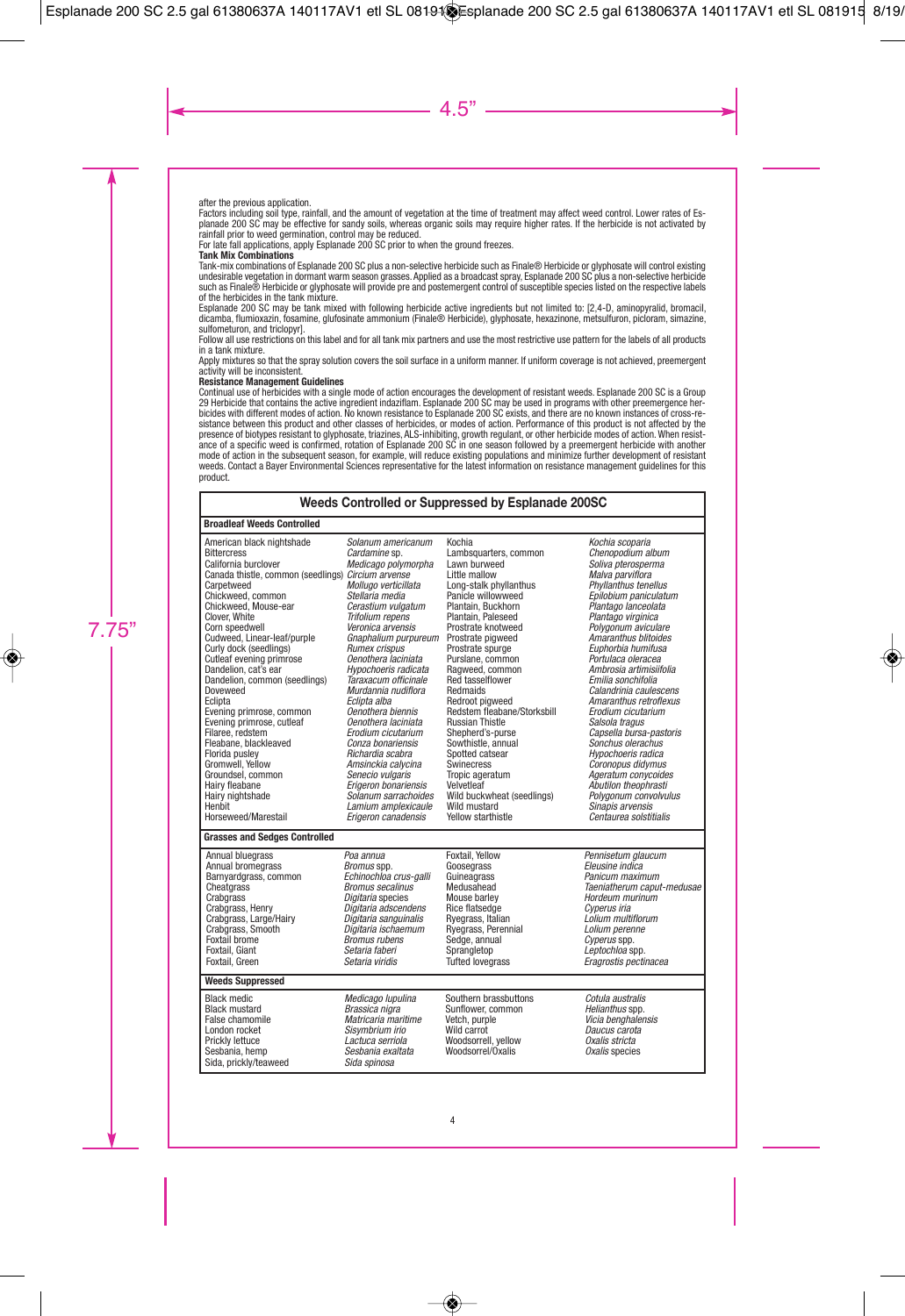| <b>Use Sites for</b><br><b>Esplanade 200 SC</b> | <b>Rate Range</b><br>(f1 oz/A) | <b>Maximum Single</b><br>Use Rate (fl oz/A) | <b>Maximum Total</b><br>Yearly Rate (fl oz/A) |
|-------------------------------------------------|--------------------------------|---------------------------------------------|-----------------------------------------------|
| Rail and Rail Yards                             | $3.5 - 7$                      |                                             | 10                                            |
| <b>Managed Roadsides</b>                        | $3.5 - 7$                      |                                             | 10                                            |
| Warm Season Turf Release                        | $3.5 - 5$                      |                                             | 10                                            |
| All other use sites listed                      | $3.5 - 7$                      |                                             | 10                                            |

\*In Rail and Rail yard use sites, the 3.5 oz rate of Esplanade 200 SC should only be applied under low weed pressure in combination with another approved herbicide. This rate is not intended for stand-alone treatments.

#### **Bareground Applications for Non-Residential Non-Crop Sites**

Bareground is desired at many non-crop sites for reducing fire hazards, maintaining appropriate lines-of-site, and aesthetic considerations. Examples of sites include but are not limited to guardrails and some median strips near highways, hardscapes, parks, airports, utilities, government and military installations, around farm buildings, manufacturing sites, office buildings, educational facilities, parking lots, and managed areas. Esplanade 200 SC may be used alone for residual weed control or in tank mixture. Tank mixtures with post emergent herbicides help to control existing weeds. Observe use restrictions for all herbicides if a tank mixture is applied. Use-rates for bareground applications depend on the duration of weed control desired and the weed species listed on this label. Apply Esplanade 200 SC at 5-7 fl oz per acre. A repeat application can be made but not to exceed a total amount of 10 fl oz per acre per year. **Restriction:** Applications to hardscapes (e.g. patios, paved parking lots, and walkways) may be made by spot application only.

#### **Railroads and Rail Yards**

Esplanade 200 SC may be used for preemergent residual control of certain weeds near railroad tracks, ballasts, and rail yards. Follow application instructions under Bareground Applications where bareground is the desired result. In situations where warm season turfgrass coverage is desired, such as at railroad crossings, follow use directions under the Warm Season Turf Release section of this label. Apply Esplanade 200 SC at 5-7 fl oz per acre. A repeat application can be made but not to exceed a total amount of 10 fl oz per acre per year. **Warm Season Turf Release**

Esplanade 200 SC may be used to promote the growth of warm season grasses in areas where low maintenance vegetation or erosion control is desired. Established bermudagrass (*Cynodon dactylon*), centipedegrass (*Eremochloa ophiuroides*), bahiagrass (*Paspalum no-*<br>*tatum*), buffalograss (*Buchloe dactyloides*), and Zoysiagrass (Zoys*ia* spp.) are t acre. Application of Esplanade 200 SC in the spring or fall to these grasses will control labeled weeds and allow low maintenance turf to develop. A repeat application can be made but not to exceed a total amount of 10 fl oz per acre per year. Cool season grasses such as Kentucky bluegrass (*Poa pratensis*), perennial ryegrass (*Lolium perenne*), and fescues (*Festuca* sp) are not tolerant to Esplanade 200 SC. Use Esplanade 200 SC on these grasses only when removal of these grasses is desired.

Esplanade 200 SC can inhibit the emergence of seed and damage newly emerged seedlings. Seeding into turf treated with Esplanade 200 SC should be delayed until at least **8 months** after application. Applications to newly seeded turf made sooner than **8 months** after emergence may significantly reduce stand establishment and turf vigor.

# **STORAGE AND DISPOSAL** Do not contaminate water, food, or feed by storage or disposal.

**PESTICIDE STORAGE:** Protect Esplanade 200 SC from freezing temperatures.

**PESTICIDE DISPOSAL:** Do not contaminate water, food or feed by storage or disposal. Pesticide wastes are acutely hazardous. Improper disposal of excess pesticide, spray mixture, or rinsate is a violation of Federal law. If these wastes cannot be disposed of by use according to label instructions, contact your State Pesticide or Environmental Control Agency, or the Hazardous Waste representative at the nearest EPA Regional Office for guidance.

**CONTAINER HANDLING:** Non-refillable container. Do not reuse or refill this container. Triple rinse container (or equivalent) promptly after emptying. Triple rinse as follows: Empty the remaining contents into application equipment or a mix tank and drain for 10 seconds after the flow begins to drip. Fill the container 1/4 full with water and recap. Shake for 10 seconds. Pour rinsate into application equipment or a mix tank or store rinsate for later use or disposal. Drain for 10 seconds after the flow begins to drip. Repeat this procedure two more times. Offer for recycling, if available or reconditioning, if appropriate. Then puncture and dispose of in a sanitary landfill, or by other procedures approved by State and local authorities.

**IMPORTANT: READ BEFORE USE**<br>Read the entire Directions for Use, Conditions, Disclaimer of Warranties and Limitations of Liability before using this product. If terms are not acceptable, return the unopened product container at once.

By using this product, user or buyer accepts the following Conditions, Disclaimer of Warranties and Limitations of Liability.

**CONDITIONS:** The directions for use of this product are believed to be adequate and must be followed carefully. However, it is impossible to eliminate all risks associated with the use of this product. Crop injury, ineffectiveness or other unintended consequences may result because of such factors as weather conditions, presence of other materials, or the manner of use or application, all of which are beyond the control of Bayer CropScience LP. All such risks shall be assumed by the user or buyer.

**DISCLAIMER OF WARRANTIES:** TO THE EXTENT CONSISTENT WITH APPLICABLE LAW, BAYER CROPSCIENCE LP MAKES NO OTHER WARRANTIES, EXPRESS OR IMPLIED, OF MERCHANTABILITY OR OF FITNESS FOR A PARTICULAR PURPOSE OR OTHERWISE, THAT EXTEND BEYOND THE STATEMENTS MADE ON THIS LABEL. No agent of Bayer CropScience LP is authorized to make any warranties beyond those contained herein or to modify the warranties contained herein. TO THE EXTENT CONSISTENT WITH APPLICABLE LAW, BAYER CROP-SCIENCE LP DISCLAIMS ANY LIABILITY WHATSOEVER FOR SPECIAL, INCIDENTAL OR CONSEQUENTIAL DAMAGES RESULTING FROM THE USE OR HANDLING OF THIS PRODUCT

**LIMITATIONS OF LIABILITY:** TO THE EXTENT CONSISTENT WITH APPLICABLE LAW THE EXCLUSIVE REMEDY OF THE USER OR BUYER FOR ANY AND ALL LOSSES, INJURIES OR DAMAGES RESULTING FROM THE USE OR HANDLING OF THIS PRODUCT,WHETHER IN CONTRACT, WARRANTY, TORT, NEGLIGENCE, STRICT LIABILITY OR OTHERWISE, SHALL NOT EXCEED THE PURCHASE PRICE PAID, OR AT BAYER CROP-SCIENCE LP'S ELECTION, THE REPLACEMENT OF PRODUCT.

Bayer (reg'd), the Bayer Cross (reg'd), Finale® and Esplanade® are registered trademarks of Bayer.

**Produced for: Bayer Environmental Science A Division of Bayer CropScience LP 2 T. W. Alexander Drive Research Triangle Park, NC 27709**